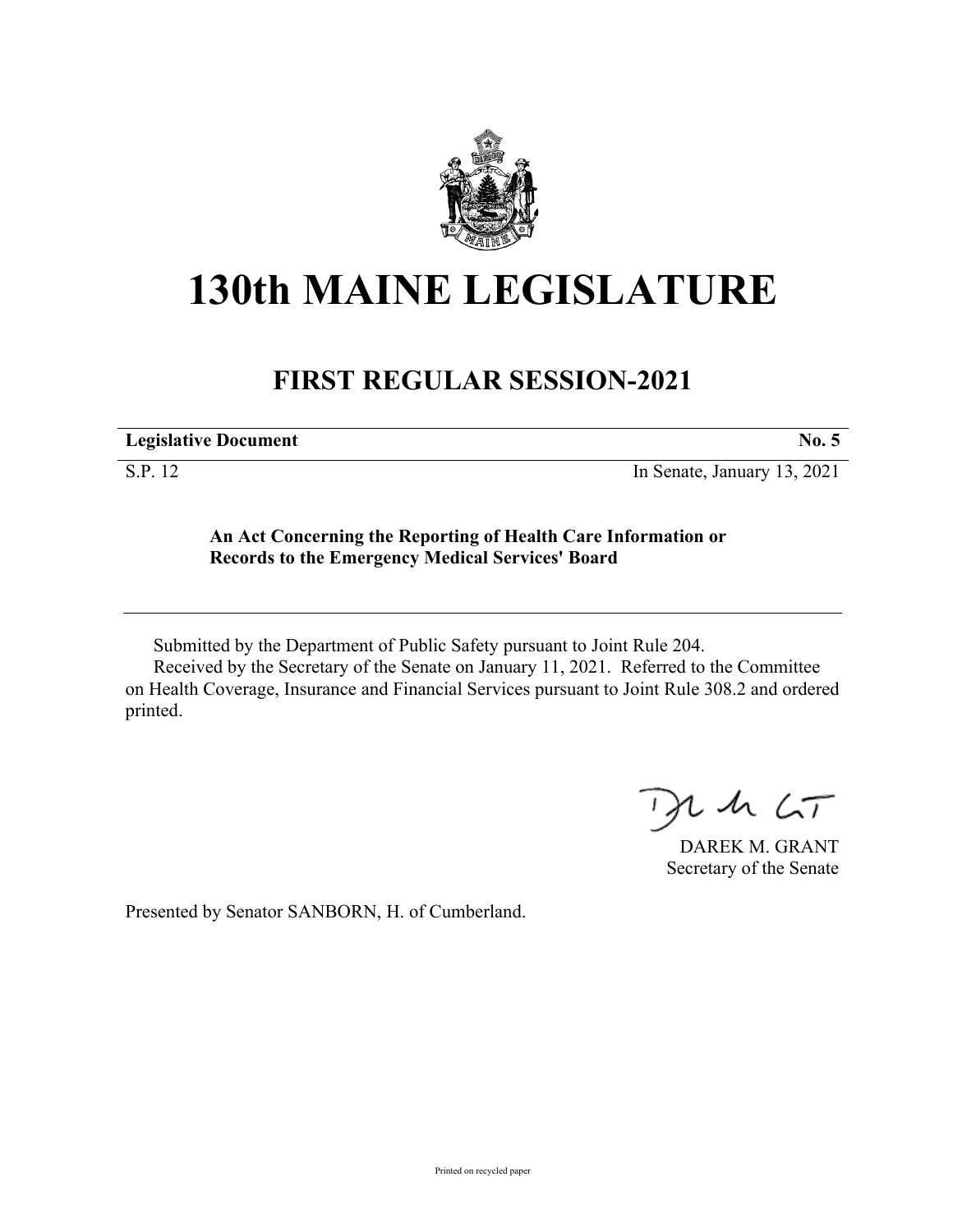| 1              | Be it enacted by the People of the State of Maine as follows:                                |
|----------------|----------------------------------------------------------------------------------------------|
| $\overline{2}$ | Sec. 1. 32 MRSA §88, sub-§2, ¶K is enacted to read:                                          |
| 3              | K. The board may collect or receive health care information or records, including            |
| 4              | information or records that identify or permit identification of any patient, for the        |
| 5              | purpose of monitoring and improving the provision of emergency medical services and          |
| 6              | health outcomes within the State.                                                            |
| 7              | Sec. 2. 32 MRSA §91-B, sub-§1, ¶E is enacted to read:                                        |
| 8              | E. Health care information or records provided to the board under section 88,                |
| 9              | subsection 2, paragraph K are confidential if the information or records identify or         |
| 10             | permit the identification of a patient or a member of that patient's family.                 |
| 11             | Sec. 3. 32 MRSA §91-B, sub-§1, ¶F is enacted to read:                                        |
| 12             | F. Health care information or records provided to the board under section 96 are             |
| 13             | confidential if the information or records identify or permit the identification of a        |
| 14             | patient who received emergency medical treatment or a member of that patient's               |
| 15             | family.                                                                                      |
| 16             | Sec. 4. 32 MRSA §96 is enacted to read:                                                      |
| 17             | §96. Monitoring and improving the provision of emergency medical services and                |
| 18             | health outcomes                                                                              |
| 19             | For the purpose of monitoring and improving the provision of emergency medical               |
| 20             | services and health outcomes within the State, the board may request and collect health      |
| 21             | care information or records, including information or records that identify or permit        |
| 22             | identification of any patient, concerning individuals who have received emergency medical    |
| 23             | treatment within the State, except for any information or records identifying a patient, in  |
| 24             | any format, that include HIV or AIDS status or test results or that relate to referral,      |
| 25             | treatment or services for a behavioral or mental health disorder or substance use disorder.  |
| 26             | 1. Reporting by hospitals and physicians. Hospitals and physicians shall report              |
| 27             | health care information or records concerning individuals who have received emergency        |
| 28             | medical treatment as follows and in accordance with this section and rules adopted by the    |
| 29             | <u>board.</u>                                                                                |
| 30             | A. A hospital shall report to the board health care information or records requested by      |
| 31             | the board, including information or records that identify or permit identification of any    |
| 32             | patient, concerning an individual under or formerly under that hospital's care who           |
| 33             | received emergency medical treatment.                                                        |
| 34             | B. A physician shall report to the board health care information or records requested        |
| 35             | by the board, including information or records that identify or permit identification of     |
| 36             | any patient, concerning an individual under or formerly under that physician's care who      |
| 37             | received emergency medical treatment.                                                        |
| 38             | 2. Access to health care information or records through a state-designated                   |
| 39             | statewide health information exchange or direct reporting. A hospital or physician           |
| 40             | may satisfy the board's request for health care information or records under subsection 1 as |
| 41             | follows.                                                                                     |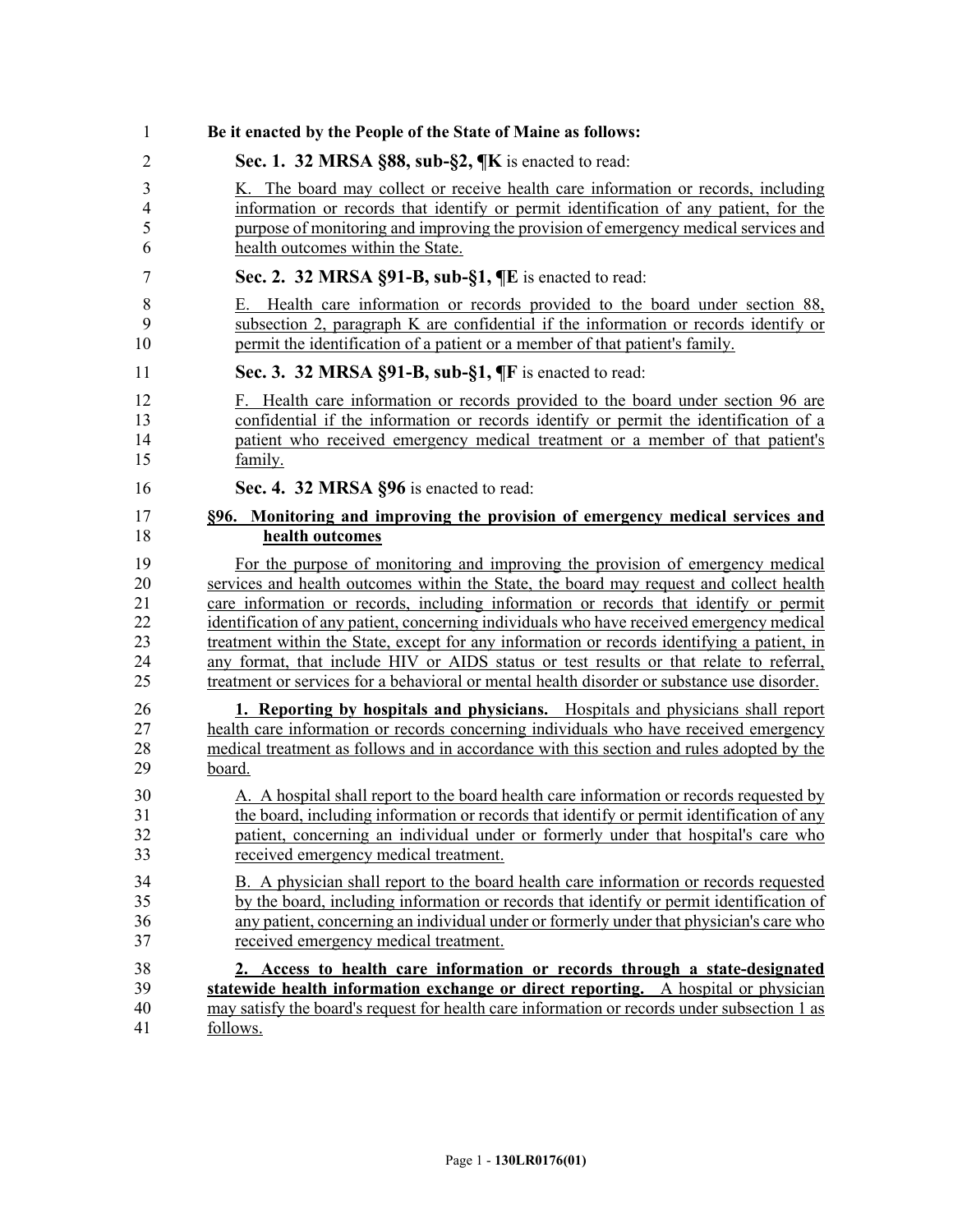| $\mathbf{1}$   | A. A hospital or physician that participates in a state-designated statewide health              |
|----------------|--------------------------------------------------------------------------------------------------|
| $\sqrt{2}$     | information exchange as described in Title 22, section 1711-C may satisfy the board's            |
| 3              | request for health care information or records by authorizing the board to retrieve that         |
| $\overline{4}$ | hospital's or physician's data from the health information exchange.                             |
| 5              | B. A hospital or physician that participates in a state-designated statewide health              |
| 6              | information exchange as described in Title 22, section 1711-C that does not authorize            |
| $\tau$         | the board to retrieve that hospital's or physician's data from the health information            |
| $\,8\,$        | exchange shall provide the health care information or records to the board directly in           |
| 9              | the manner specified by rule.                                                                    |
| 10             | 3. Health care information and records requested. When requesting health care                    |
| 11             | information or records pursuant to this section and any rules adopted by the board, the          |
| 12             | board shall request only the minimum amount of information or number of records                  |
| 13             | necessary to fulfill the purposes of this section.                                               |
| 14             | 4. No liability for hospital or physician reporting in good faith. A hospital or                 |
| 15             | physician that reports in good faith in accordance with this section is not liable for any civil |
| 16             | damages for making the report.                                                                   |
| 17             | <b>5. Rulemaking.</b> The board shall adopt rules regarding the collection and reporting of      |
| 18             | health care information and records pursuant to this section, including, but not limited to,     |
| 19             | the frequency of reporting by hospitals and physicians. Rules adopted pursuant to this           |
| 20             | subsection are routine technical rules as defined in Title 5, chapter 375, subchapter 2-A.       |
| 21             | Sec. 5. Rulemaking by the Emergency Medical Services' Board. In adopting                         |
| 22             | rules pursuant to the Maine Revised Statutes, Title 32, section 96, subsection 5, the            |
| 23             | Department of Public Safety, Maine Emergency Medical Services, Emergency Medical                 |
| 24             | Services' Board shall address the following issues:                                              |
| 25             | 1. How different quality initiatives are adopted by the board;                                   |
| 26             | 2. How providers are notified about the different quality initiatives in subsection 1;           |
| 27             | 3. How providers communicate their decisions to the board to authorize a state-                  |
| 28             | designated statewide health information exchange as described in Title 22, section 1711-C        |
| 29             | to provide health care information or records to the board;                                      |
| 30             | 4. For providers who authorize a state-designated statewide health information                   |
| 31             | exchange to provide health care information or records to the board, the manner in which         |
| 32             | a provider may revoke that authorization; and                                                    |
| 33             | 5. How health care information or records remitted from a state-designated statewide             |
| 34             | health information exchange to the board and data remitted from the board to any 3rd             |
| 35             | parties are tracked and reported to providers when data requests are made to the state-          |
| 36             | designated statewide health information exchange.                                                |
| 37             | The rules must include a requirement that any executed agreements must be made                   |
| 38             | available to providers if any 3rd parties are provided health care information or records        |
| 39             | under those agreements.                                                                          |
| 40             | <b>SUMMARY</b>                                                                                   |
| 41             | This bill allows the Department of Public Safety, Maine Emergency Medical Services,              |
| 42             | Emergency Medical Services' Board to request and collect health care information or              |